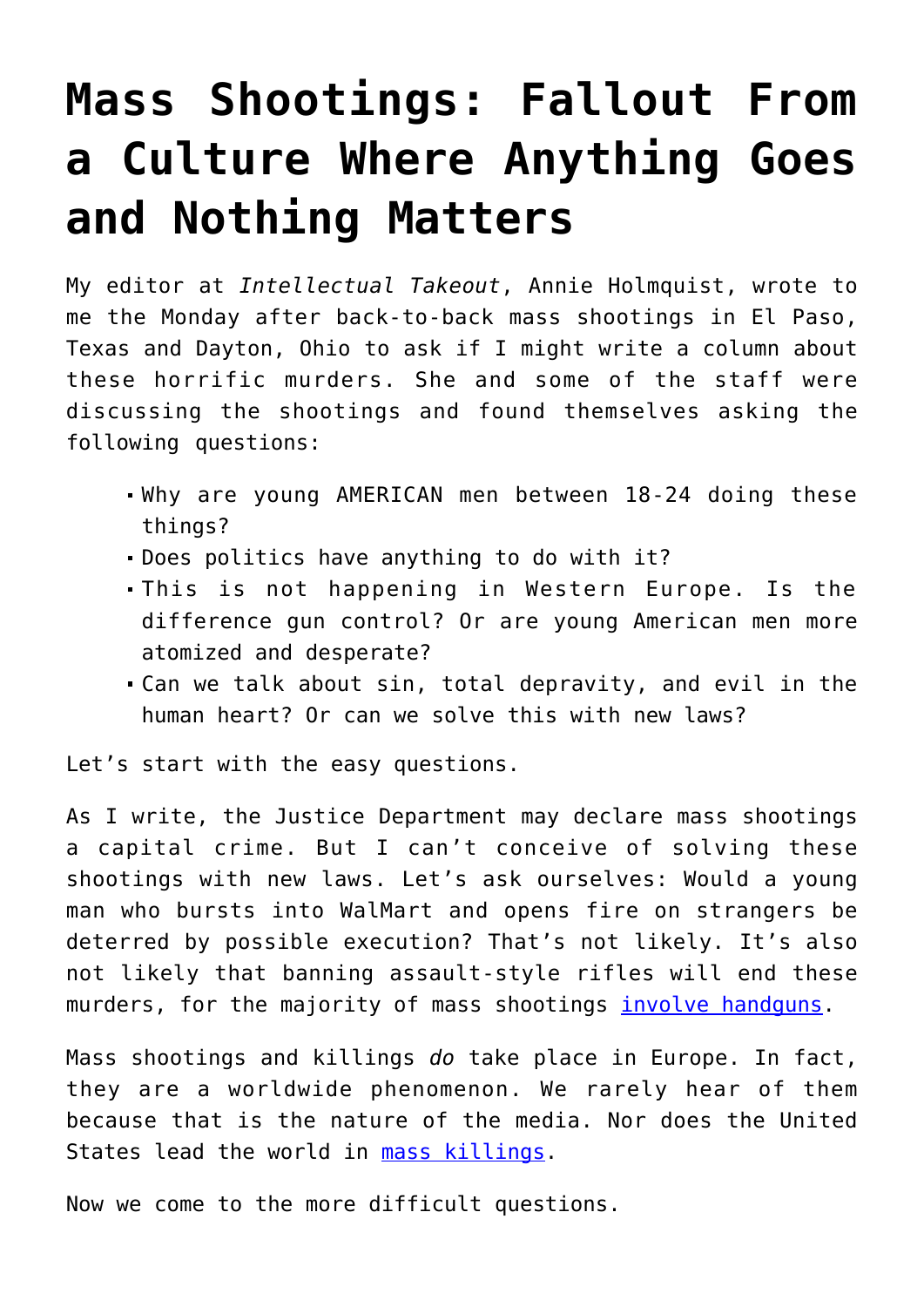Politics has much to do with these murders – not just the politics of the shooters themselves, but those who after each such tragedy call for gun control, blame the NRA or the president or other enemies, and demand new restrictions and laws. Before the dead are in their graves, we hear a chorus of voices raised against guns. Here I am curious: Where are these people when the inner city inhabitants of cities like Chicago and Baltimore [weekly bleed and die](https://www.chicagotribune.com/news/breaking/ct-chicago-homicides-data-tracker-htmlstory.html)? The weekend of the El Paso and Dayton shootings saw seven dead and over 50 wounded [in](https://www.nytimes.com/2019/08/05/us/chicago-violence-guns.html) [Chicago](https://www.nytimes.com/2019/08/05/us/chicago-violence-guns.html). In less than 24 hours, on a "Ceasefire Weekend" in which Baltimore authorities called for peace on the streets, [seven people](https://www.baltimoresun.com/news/crime/bs-md-ci-shooting-20190803-lgfvfsayljhzliyxv7aowkws5m-story.html) were shot, one fatally.

Why are young American men between 18-24 doing these things?

My sister, who was a Clinton supporter, despises guns, but blames these shootings on society's failure to treat the mentally ill. I agree in part, but even more so with the thoughts of my friend John, who owns guns, is an expert on their use, and frequents a firing range. John would tell you that we have spent the last fifty years tearing up our culture and traditions. He would tell you that the young mass shooters, most of whom are white, have spent years playing violent video games, watching violent movies, and being denigrated because of their race and their sex. John pointed me to an essay, "[Hold the Teddy Bears and Candles](https://kunstler.com/clusterfuck-nation/hold-the-teddy-bears-and-candles/)," which opens with this paragraph:

*IIn a nation afflicted by fads, crazes, manias, and rages, mass murder is the jackpot for nihilists — begging the question: why does this country produce so many of them? Answer: this is exactly what you get in a culture where anything goes and nothing matters. Extract all the meaning and purpose from being here on earth, and erase as many boundaries as you can from custom and behavior, and watch what happens, especially among young men trained on video slaughter games.*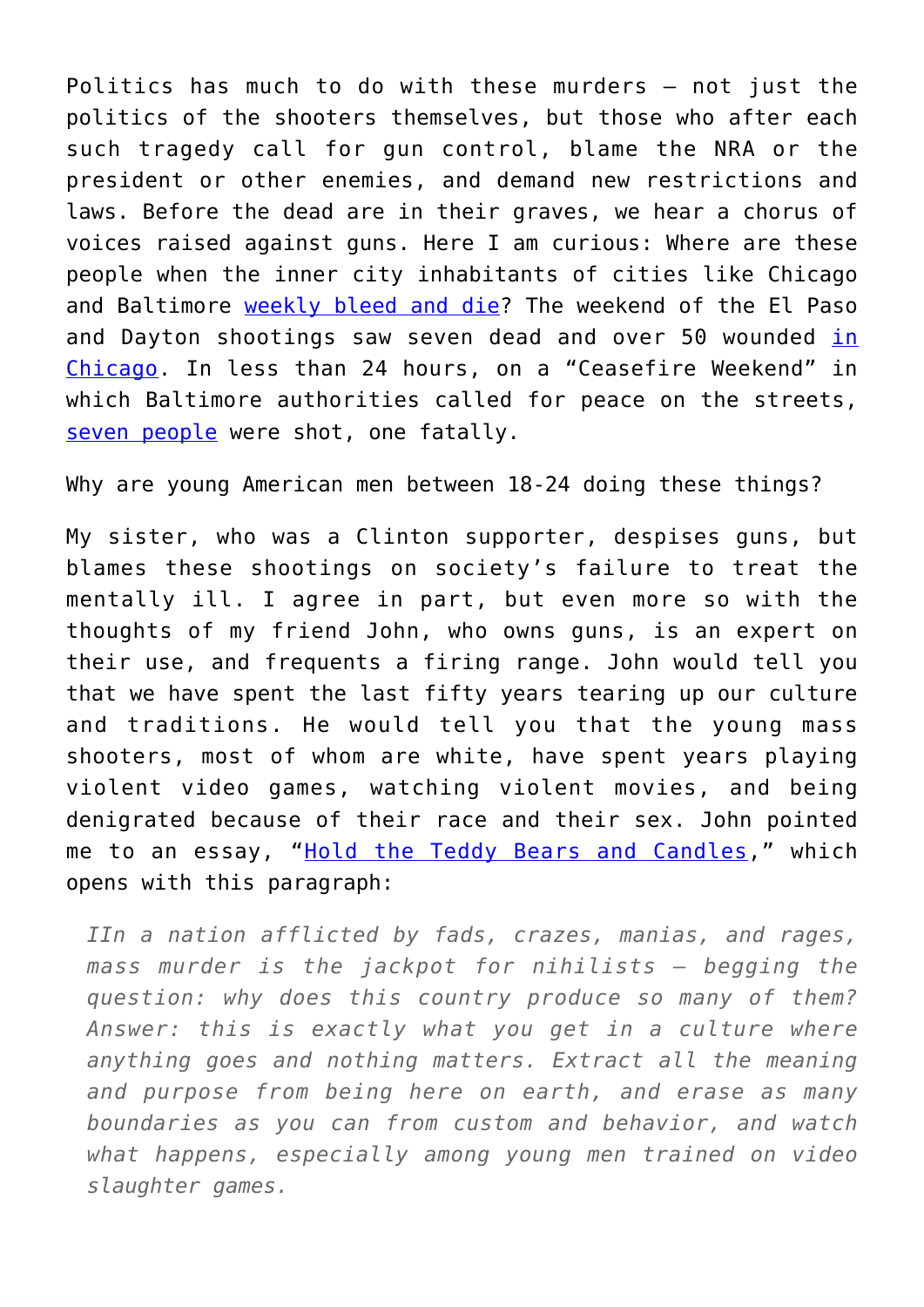A culture where anything goes and nothing matters.

That pretty much nails it.

The *Intellectual Takeout* staff brought up "sin, total depravity, and evil in the human heart." In the wake of a mass shooting, most of us surely think it an evil act. We condemn it and wonder why someone would commit such bloodshed, gunning down strangers. But in this very question about sin and evil, we have part of an answer as to that "why." If we believe, to paraphrase Solzhenitsyn, that "the battle line between good and evil runs through the heart of every man," then we realize that in these mass murderers evil won out.

If we could see into the hearts of these young men, I think we would be sickened by our investigation: isolation from others, a hatred created and egged on by certain online sites, a contempt for human beings in general, a dark swamp of despair, a deep sense of failure, a bitterness beyond belief, an emptiness vaster than the Sahara. Had they not done murder, we might be moved to pity for the souls living in such a hell.

I have no preventative to mass shootings, no solution to make them disappear. No one does. Human beings are too complex, too varied in nature, to apply some universal healing salve.

But I do know that as we become a more godless people, a people entranced by violence in our electronic games and movies, as we cheapen human life, as we continue to demonize our enemies or see people as digits and statistics instead of as creatures of flesh and blood, as we continue to isolate ourselves from others and so become "more atomized and desperate," the mass shootings and the murders on the streets of our cities will continue.

As my friend John says, what's remarkable is that it doesn't happen more often.

A bleak conclusion. But all I have.